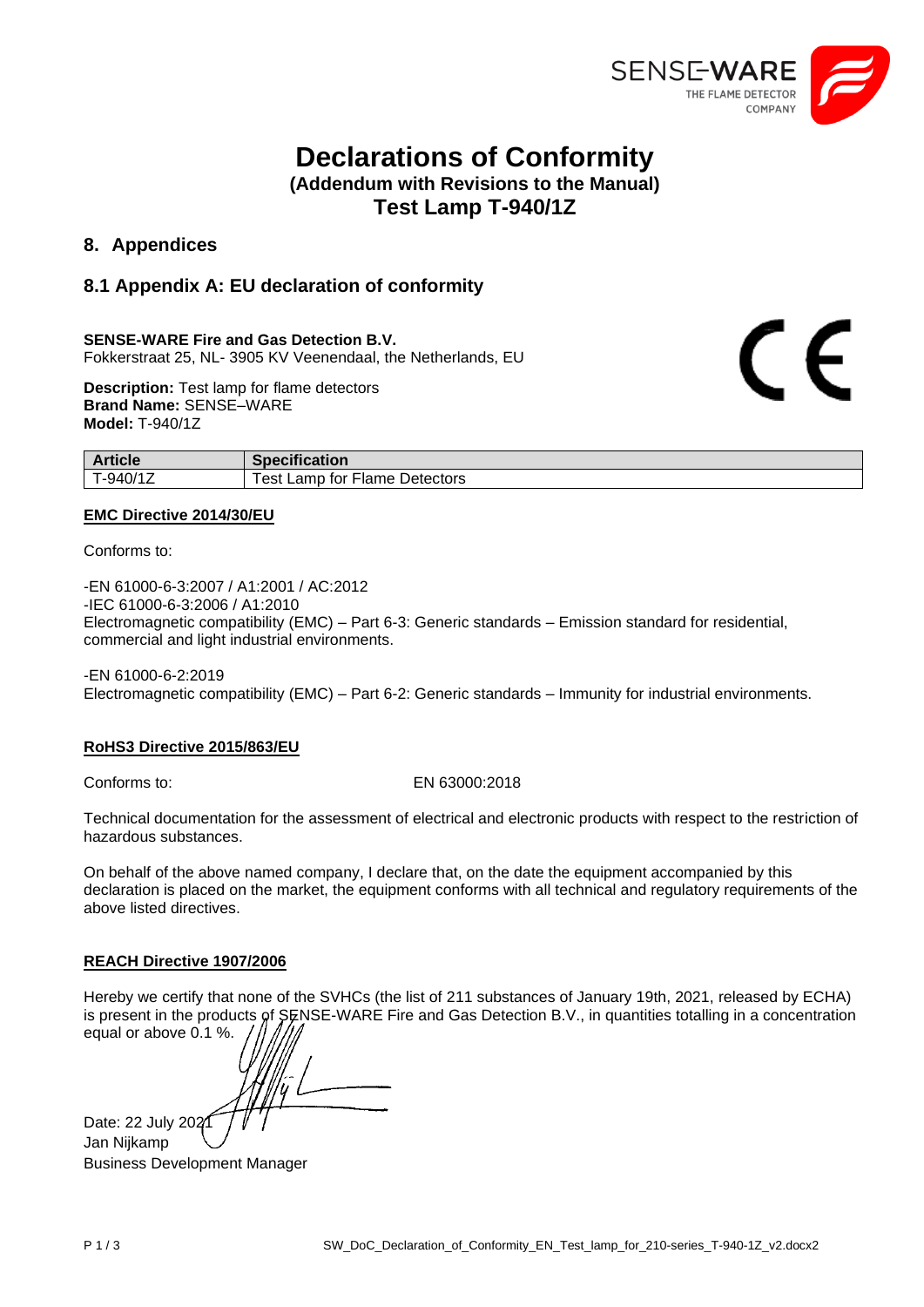

### **8.2 Appendix B: EU declaration of conformity – ATEX Directive 2014/34/EU**

### **SENSE-WARE Fire and Gas Detection B.V.**

Fokkerstraat 25, NL- 3905 KV Veenendaal, the Netherlands, EU

**Description:** Test lamp for flame detectors **Brand Name:** SENSE–WARE **Model:** T-940/1Z

**0344**

| <b>Article</b> | <b>Specification</b>                  | <b>Classification</b> |
|----------------|---------------------------------------|-----------------------|
| T-940/1Z       | ∵ Flame Detectors<br>'est<br>Lamp for | cat. 2G               |



**II 2G Ex ib IIC T3 Gb Amb. Temp: -20 ºC to +54 ºC II 2G Ex ib IIC T4 Gb Amb. Temp: -20 ºC to +46 ºC**

**DEKRA Certification B.V.**, Meander 1051, 6825 MJ Arnhem, the Netherlands Notified Body Number 0344 **DEKRA 16ATEX0085** Type certificate

-EN/IEC 60079-0:2018 -EN/IEC 60079-11:2012

Equipment and protective systems intended for use in potentially explosive atmospheres Directive 2014/34/EU ATEX.

On behalf of the above named company, I declare that, on the date the equipment accompanied by this declaration is placed on the market, the equipment conforms with all technical and regulatory requirements of the above listed directives.

Date: 22 July 2021

Jan Nijkamp Business Development Mapag

### **Warning:**

- 1. Never open the equipment in a situation where explosive gas or dust is present.
- 2. The test lamp should be installed and maintained in accordance with the Manual.
- 3. The screws of the housing lid should be tightened with a torque of 2.5 Nm.